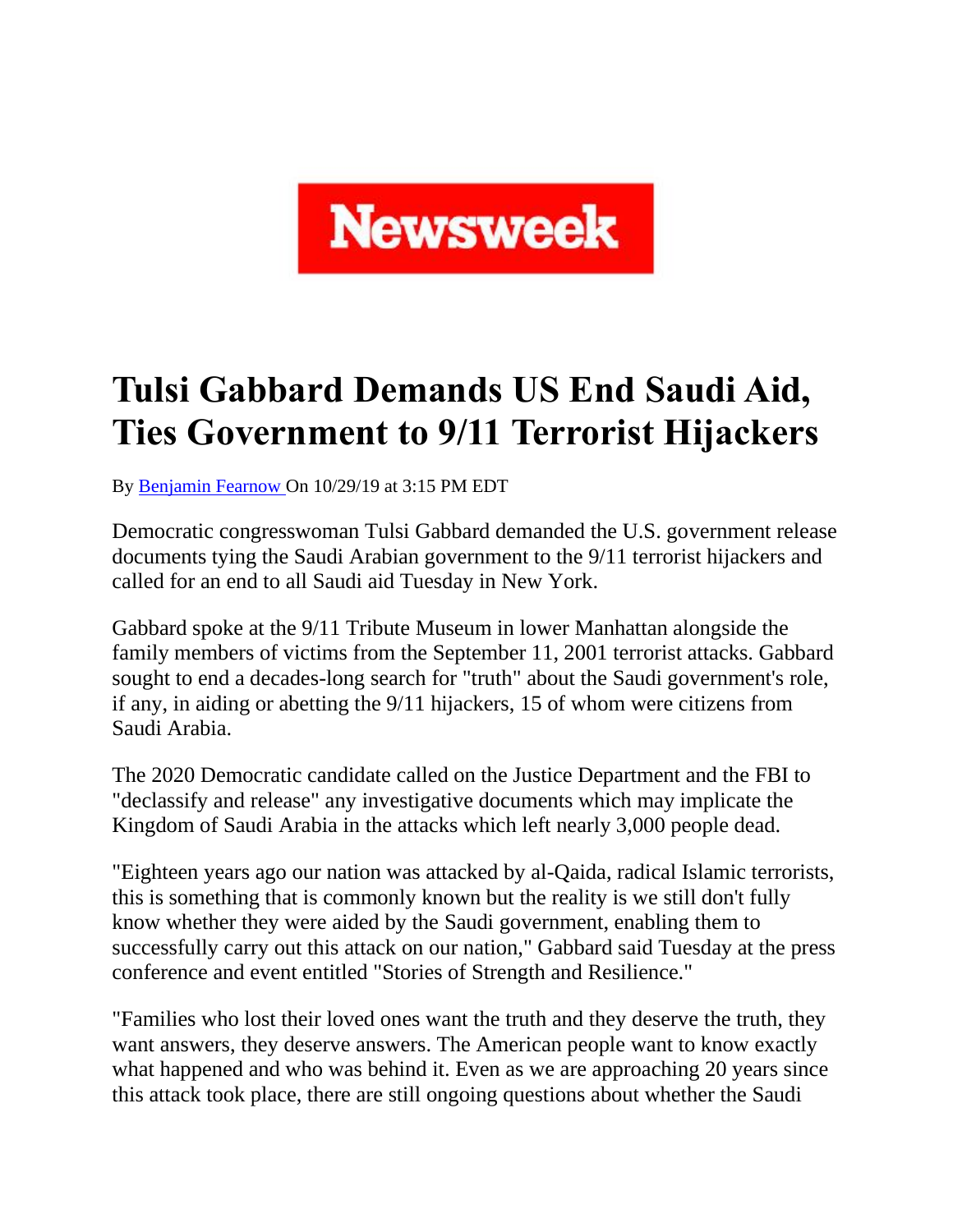government, or personnel within their government were involved in any way with this attack."

Gabbard said it is "absolutely unacceptable" that the government's investigation into Saudi ties has been kept classified from victims' families and the American people as a whole.

The Hawaii congresswoman and U.S. military veteran insisted that the United States and the Trump administration should end its cozy relationship with the country's government. She called on the U.S. to end all aid to the Saudis until answers about the 9/11 attacks are made public.

"We should not be selling them our weapons, we should not be aiding or providing them with any kind of support, so long as they continue" aiding terrorist groups such as al-Qaida, Gabbard continued.

She later condemned the Trump administration's handling of the murder of journalist and Saudi Arabian dissident Jamal Khashoggi in Turkey in October 2018.

"You heard an outcry coming from people across Washington and across the media. Why are they not spending every single day outraged about what the families here have expressed?" Gabbard said of the Khashoggi assassination and repeated Saudi denials.

Gabbard repeatedly expressed her grief for the victims' families present at the 9/11 Museum Tuesday.

"Thousands lost their lives on that day, we honor the memory of every single one of them," she said. "Those who were just getting to work that morning, children who were just getting dropped off at daycare, first responders who rushed into those crumbling towers to save lives. And the first responders who have been lost ever since. Never, ever will we forget the heroes who sacrificed their lives to save others."